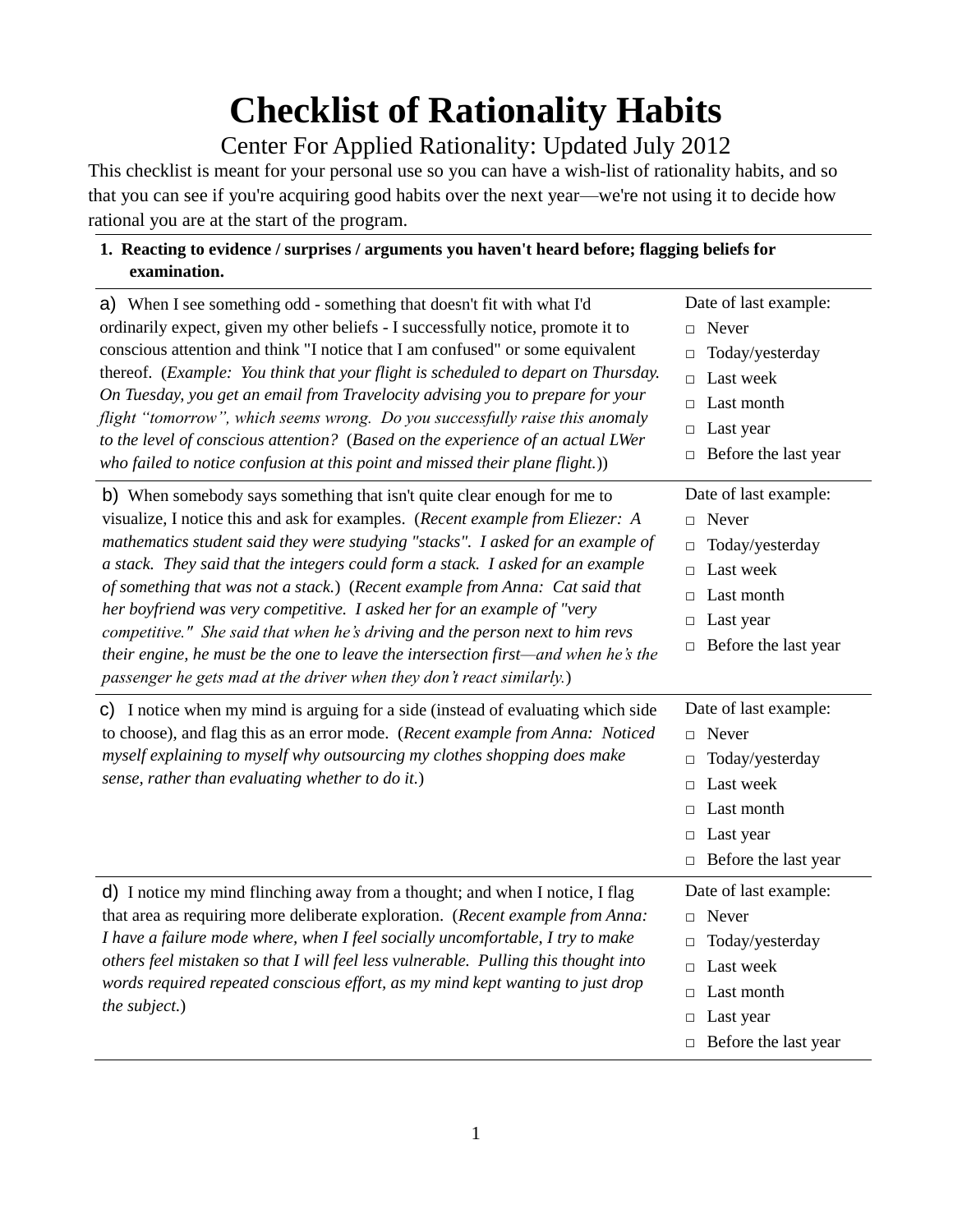| Summits, one issue raised was that we hadn't really been asking for money at<br>previous ones. My brain was offering resistance, so I applied the "bad news is<br>good news" pattern to rephrase this as, "This point doesn't change the fixed<br>amount of money we raised in past years, so it is good news because it implies<br>that we can fix the strategy and do better next year.")                                                                                                                                                                                                                                                                                                                                                                                                                                                                 | Today/yesterday<br>$\Box$<br>Last week<br>$\Box$<br>$\Box$ Last month<br>Last year<br>$\Box$<br>$\Box$ Before the last year                                          |
|-------------------------------------------------------------------------------------------------------------------------------------------------------------------------------------------------------------------------------------------------------------------------------------------------------------------------------------------------------------------------------------------------------------------------------------------------------------------------------------------------------------------------------------------------------------------------------------------------------------------------------------------------------------------------------------------------------------------------------------------------------------------------------------------------------------------------------------------------------------|----------------------------------------------------------------------------------------------------------------------------------------------------------------------|
| 2. Questioning and analyzing beliefs (after they come to your attention).                                                                                                                                                                                                                                                                                                                                                                                                                                                                                                                                                                                                                                                                                                                                                                                   |                                                                                                                                                                      |
| a) I notice when I'm not being curious. (Recent example from Anna: Whenever<br>someone criticizes me, I usually find myself thinking defensively at first, and have<br>to visualize the world in which the criticism is true, and the world in which it's<br>false, to convince myself that I actually want to know. For example, someone<br>criticized us for providing inadequate prior info on what statistics we'd gather<br>for the Rationality Minicamp; and I had to visualize the consequences of<br>[explaining to myself, internally, why I couldn't have done any better given<br>everything else I had to do], vs. the possible consequences of [visualizing how it<br>might've been done better, so as to update my action-patterns for next time], to<br>snap my brain out of defensive-mode and into should-we-do-that-differently<br>mode.) | Date of last example:<br>$\Box$ Never<br>$\Box$ Today/yesterday<br>Last week<br>$\Box$<br>Last month<br>$\Box$<br>Last year<br>$\Box$<br>$\Box$ Before the last year |
| b) I look for the actual, historical causes of my beliefs, emotions, and habits;<br>and when doing so, I can suppress my mind's search for justifications, or set<br>aside justifications that weren't the actual, historical causes of my thoughts.<br>(Recent example from Anna: When it turned out that we couldn't rent the<br>Minicamp location I thought I was going to get, I found lots and lots of reasons<br>to blame the person who was supposed to get it; but realized that most of my<br>emotion came from the fear of being blamed myself for a cost overrun.)                                                                                                                                                                                                                                                                               | Date of last example:<br>$\Box$ Never<br>Today/yesterday<br>$\Box$<br>Last week<br>$\Box$<br>Last month<br>$\Box$<br>$\Box$ Last year<br>$\Box$ Before the last year |
| c) I try to think of a concrete example that I can use to follow abstract<br>arguments or proof steps. (Classic example: Richard Feynman being disturbed<br>that Brazilian physics students didn't know that a "material with an index" meant<br>a material such as water. If someone talks about a proof over all integers, do<br>you try it with the number 17? If your thoughts are circling around your<br>roommate being messy, do you try checking your reasoning against the specifics<br>of a particular occasion when they were messy?)                                                                                                                                                                                                                                                                                                            | Date of last example:<br>$\Box$ Never<br>Today/yesterday<br>$\Box$<br>$\Box$ Last week<br>Last month<br>$\Box$<br>$\Box$ Last year<br>$\Box$ Before the last year    |

e) I consciously attempt to welcome bad news, or at least not push it away. (*Recent example from Eliezer: At a brainstorming session for future Singularity*  Date of last example:

□ Never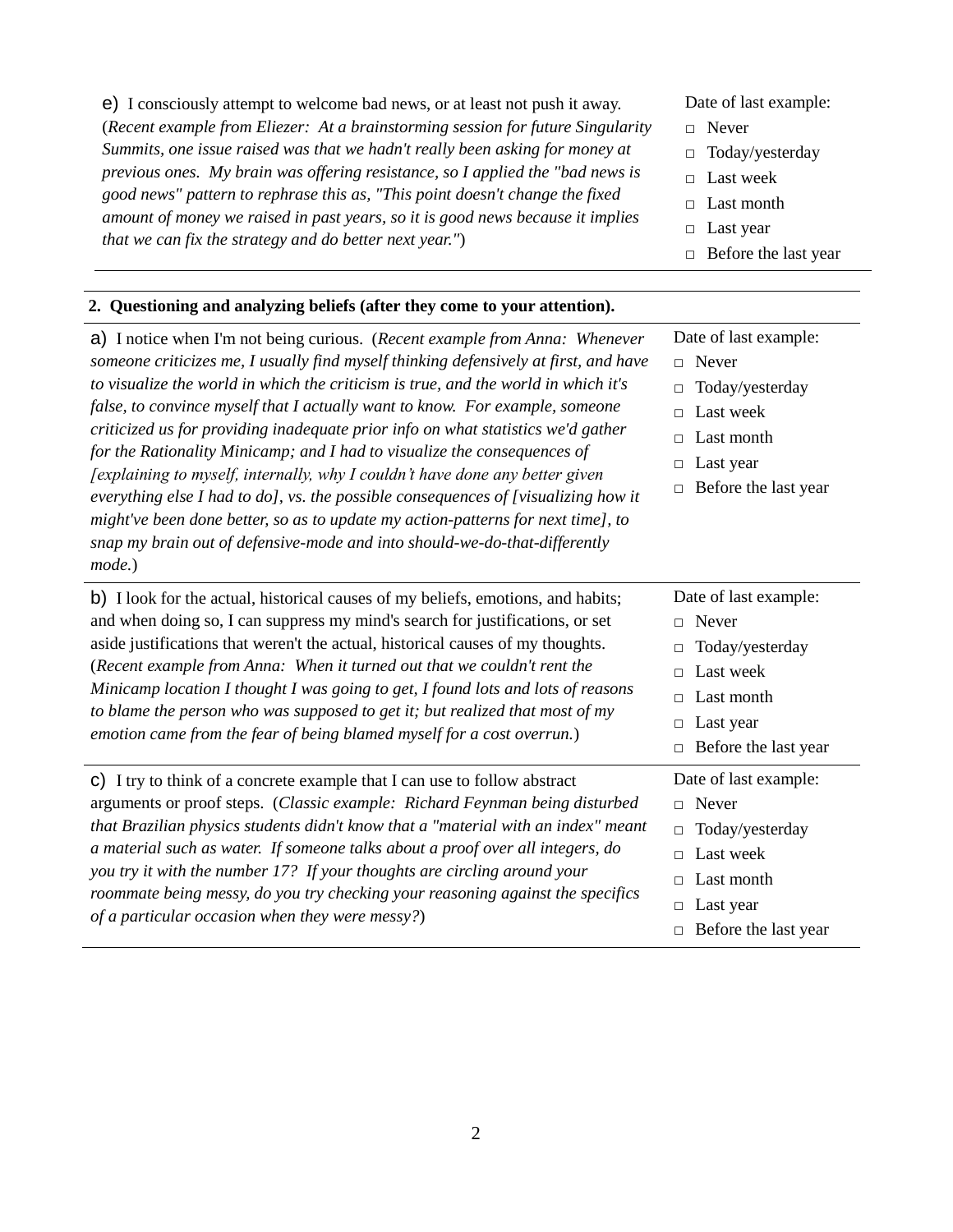| d) When I'm trying to distinguish between two (or more) hypotheses using a<br>piece of evidence, I visualize the world where hypothesis #1 holds, and try to<br>consider the prior probability I'd have assigned to the evidence in that world, then<br>visualize the world where hypothesis #2 holds; and see if the evidence seems<br>more likely or more specifically predicted in one world than the other<br>(Historical example: During the Amanda Knox murder case, after many hours of<br>police interrogation, Amanda Knox turned some cartwheels in her cell. The<br>prosecutor argued that she was celebrating the murder. Would you, confronted<br>with this argument, try to come up with a way to make the same evidence fit her<br>innocence? Or would you first try visualizing an innocent detainee, then a guilty<br>detainee, to ask with what frequency you think such people turn cartwheels<br>during detention, to see if the likelihoods were skewed in one direction or the<br>other?) | Date of last example:<br>Never<br>$\Box$<br>Today/yesterday<br>□<br>Last week<br>П<br>Last month<br>П<br>Last year<br>$\Box$<br>Before the last year<br>П                |
|-----------------------------------------------------------------------------------------------------------------------------------------------------------------------------------------------------------------------------------------------------------------------------------------------------------------------------------------------------------------------------------------------------------------------------------------------------------------------------------------------------------------------------------------------------------------------------------------------------------------------------------------------------------------------------------------------------------------------------------------------------------------------------------------------------------------------------------------------------------------------------------------------------------------------------------------------------------------------------------------------------------------|--------------------------------------------------------------------------------------------------------------------------------------------------------------------------|
| e) I try to consciously assess prior probabilities and compare them to the<br>apparent strength of evidence. (Recent example from Eliezer: Used it in a<br>conversation about apparent evidence for parapsychology, saying that for this I<br>wanted $p < 0.0001$ , like they use in physics, rather than $p < 0.05$ , before I started<br>paying attention at all.)                                                                                                                                                                                                                                                                                                                                                                                                                                                                                                                                                                                                                                            | Date of last example:<br>Never<br>$\Box$<br>Today/yesterday<br>$\Box$<br>Last week<br>$\Box$<br>Last month<br>П<br>Last year<br>$\Box$<br>Before the last year<br>$\Box$ |
| f<br>When I encounter evidence that's insufficient to make me "change my mind"<br>(substantially change beliefs/policies), but is still more likely to occur in world X<br>than world Y, I try to update my probabilities at least a little. (Recent example<br>from Anna: Realized I should somewhat update my beliefs about being a good<br>driver after someone else knocked off my side mirror, even though it was legally<br>and probably actually their fault-even so, the accident is still more likely to<br>occur in worlds where my bad-driver parameter is higher.)                                                                                                                                                                                                                                                                                                                                                                                                                                  | Date of last example:<br>Never<br>$\Box$<br>Today/yesterday<br>$\Box$<br>Last week<br>П<br>Last month<br>П<br>Last year<br>□<br>Before the last year<br>$\Box$           |

#### **3. Handling inner conflicts; when different parts of you are pulling in different directions, you want different things that seem incompatible; responses to stress.**

| a) I notice when I and my brain seem to believe different things (a belief-vs-                                                                                  | Date of last example:       |
|-----------------------------------------------------------------------------------------------------------------------------------------------------------------|-----------------------------|
| anticipation divergence), and when this happens I pause and ask which of us is                                                                                  | $\Box$ Never                |
| right. (Recent example from Anna: Jumping off the Stratosphere Hotel in Las                                                                                     | $\Box$ Today/yesterday      |
| Vegas in a wire-guided fall. I knew it was safe based on 40,000 data points of<br>people doing it without significant injury, but to persuade my brain I had to | $\Box$ Last week            |
| visualize 2 times the population of my college jumping off and surviving. Also,                                                                                 | $\Box$ Last month           |
| my brain sometimes seems much more pessimistic, especially about social things,                                                                                 | $\Box$ Last year            |
| <i>than I am, and is almost always wrong.)</i>                                                                                                                  | $\Box$ Before the last year |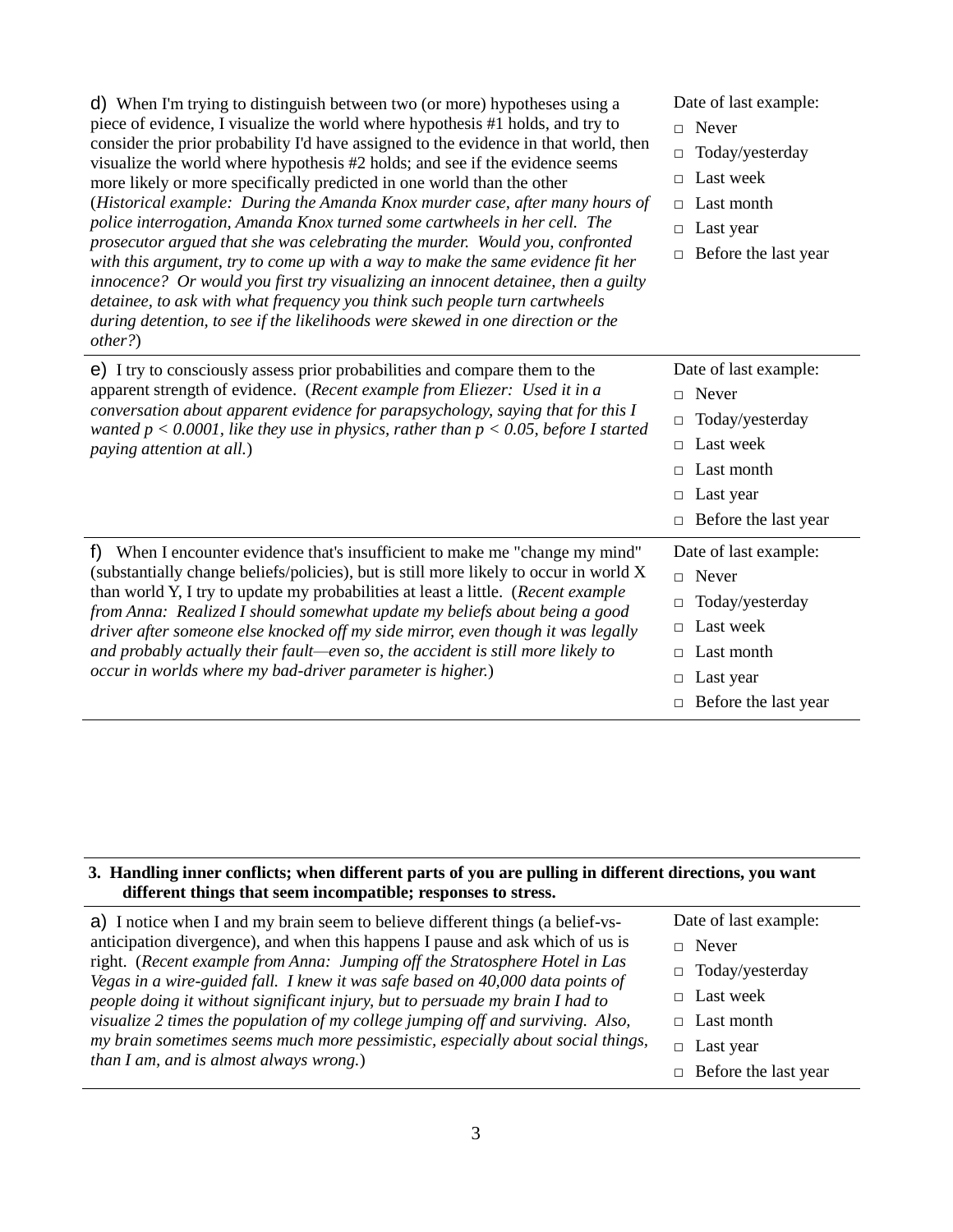| b) When facing a difficult decision, I try to reframe it in a way that will reduce,<br>or at least switch around, the biases that might be influencing it. (Recent<br>example from Anna's brother: Trying to decide whether to move to Silicon Valley<br>and look for a higher-paying programming job, he tried a reframe to avoid the<br>status quo bias: If he was living in Silicon Valley already, would he accept a<br>\$70K pay cut to move to Santa Barbara with his college friends? (Answer:<br>No.) | Date of last example:<br>Never<br>$\Box$<br>Today/yesterday<br>Last week<br>Last month<br>Last year<br>$\Box$<br>Before the last year<br>$\Box$ |
|---------------------------------------------------------------------------------------------------------------------------------------------------------------------------------------------------------------------------------------------------------------------------------------------------------------------------------------------------------------------------------------------------------------------------------------------------------------------------------------------------------------|-------------------------------------------------------------------------------------------------------------------------------------------------|
| c) When facing a difficult decision, I check which considerations are                                                                                                                                                                                                                                                                                                                                                                                                                                         | Date of last example:                                                                                                                           |
| consequentialist - which considerations are actually about future consequences.                                                                                                                                                                                                                                                                                                                                                                                                                               | Never                                                                                                                                           |
| (Recent example from Eliezer: I bought a \$1400 mattress in my quest for sleep,                                                                                                                                                                                                                                                                                                                                                                                                                               | $\Box$                                                                                                                                          |
| over the Internet hence much cheaper than the mattress I tried in the store, but                                                                                                                                                                                                                                                                                                                                                                                                                              | Today/yesterday                                                                                                                                 |
| non-returnable. When the new mattress didn't seem to work too well once I                                                                                                                                                                                                                                                                                                                                                                                                                                     | Last week                                                                                                                                       |
| actually tried sleeping nights on it, this was making me reluctant to spend even                                                                                                                                                                                                                                                                                                                                                                                                                              | Last month                                                                                                                                      |
| more money trying another mattress. I reminded myself that the \$1400 was a                                                                                                                                                                                                                                                                                                                                                                                                                                   | $\Box$                                                                                                                                          |
| sunk cost rather than a future consequence, and didn't change the importance                                                                                                                                                                                                                                                                                                                                                                                                                                  | Last year                                                                                                                                       |
| and scope of future better sleep at stake (occurring once per day and a large                                                                                                                                                                                                                                                                                                                                                                                                                                 | □                                                                                                                                               |
| effect size each day).                                                                                                                                                                                                                                                                                                                                                                                                                                                                                        | Before the last year                                                                                                                            |

**4. What you do when you find your thoughts, or an argument, going in circles or not getting anywhere.**

| a) I try to find a concrete prediction that the different beliefs, or different<br>people, definitely disagree about, just to make sure the disagreement is<br>real/empirical. (Recent example from Michael Smith: Someone was worried that<br>rationality training might be "fake", and I asked if they could think of a<br>particular prediction they'd make about the results of running the rationality<br>units, that was different from mine, given that it was "fake".)                                                                                                                                                    | Date of last example:<br>Never<br>$\Box$<br>Today/yesterday<br>$\Box$<br>Last week<br>П<br>Last month<br>п<br>Last year<br>$\Box$<br>Before the last year<br>$\Box$      |
|-----------------------------------------------------------------------------------------------------------------------------------------------------------------------------------------------------------------------------------------------------------------------------------------------------------------------------------------------------------------------------------------------------------------------------------------------------------------------------------------------------------------------------------------------------------------------------------------------------------------------------------|--------------------------------------------------------------------------------------------------------------------------------------------------------------------------|
| b) I try to come up with an experimental test, whose possible results would<br>either satisfy me (if it's an internal argument) or that my friends can agree on (if<br>it's a group discussion). (This is how we settled the running argument over what<br>to call the Center for Applied Rationality-Julia went out and tested alternate<br>names on around 120 people.)                                                                                                                                                                                                                                                         | Date of last example:<br>Never<br>$\Box$<br>Today/yesterday<br>$\Box$<br>Last week<br>П<br>Last month<br>$\Box$<br>Last year<br>$\Box$<br>Before the last year<br>$\Box$ |
| c) If I find my thoughts circling around a particular word, I try to taboo the<br>word, i.e., think without using that word or any of its synonyms or equivalent<br>concepts. (E.g. wondering whether you're "smart enough", whether your partner<br>is "inconsiderate", or if you're "trying to do the right thing".) (Recent example<br>from Anna: Advised someone to stop spending so much time wondering if they or<br>other people were justified; was told that they were trying to do the right thing;<br>and asked them to taboo the word 'trying' and talk about how their thought-<br>patterns were actually behaving.) | Date of last example:<br>Never<br>$\Box$<br>Today/yesterday<br>$\Box$<br>Last week<br>$\Box$<br>Last month<br>п<br>Last year<br>$\Box$<br>Before the last year<br>$\Box$ |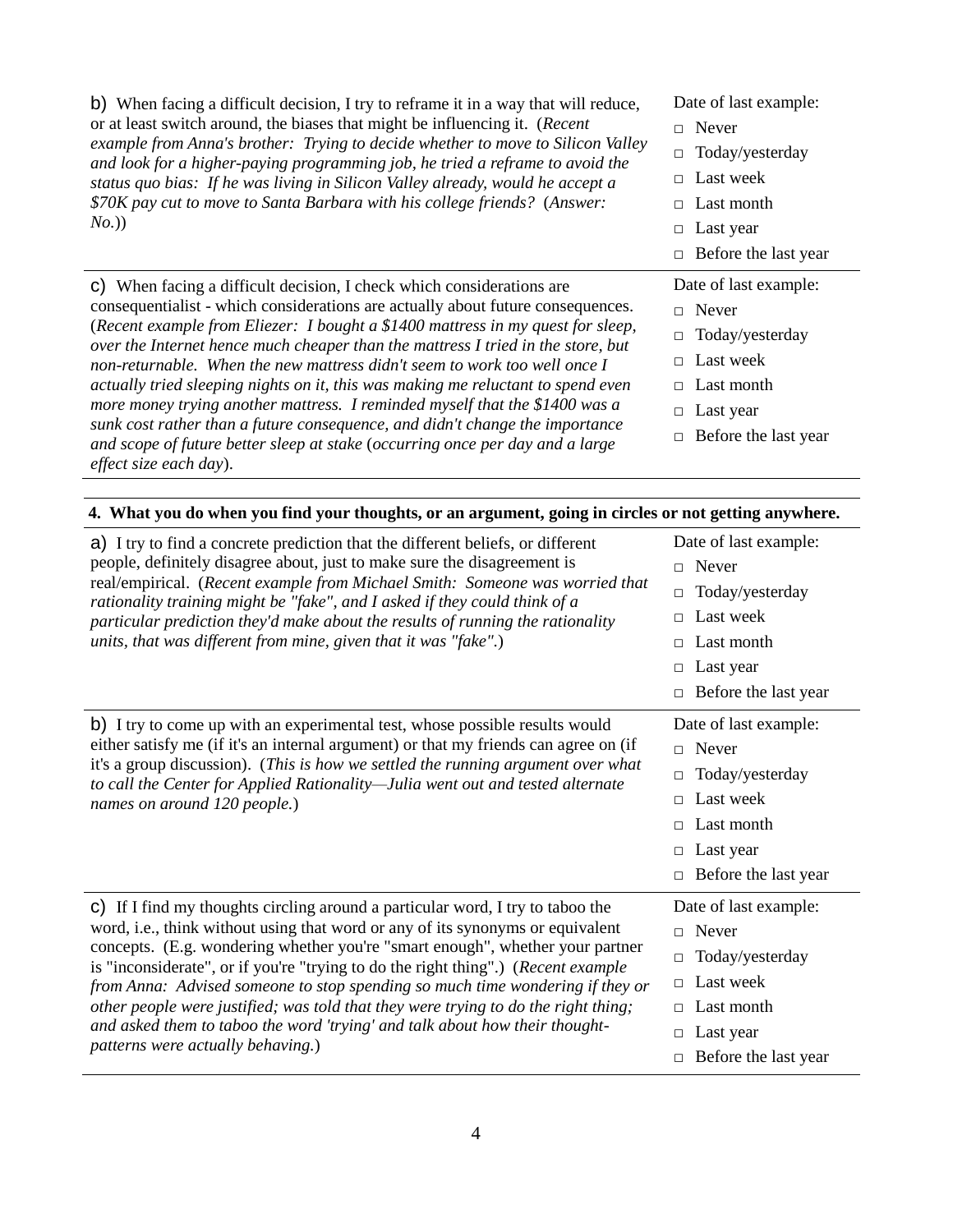#### **5. Noticing and flagging behaviors (habits, strategies) for review and revision.**

| a) I consciously think about information-value when deciding whether to try<br>something new, or investigate something that I'm doubtful about. (Recent<br>example from Eliezer: Ordering a \$20 exercise ball to see if sitting on it would<br>improve my alertness and/or back muscle strain.) (Non-recent example from<br>Eliezer: After several months of procrastination, and due to Anna nagging me<br>about the value of information, finally trying out what happens when I write with<br>a paired partner; and finding that my writing productivity went up by a factor of<br>four, literally, measured in words per day.)                                                                                                                                        | Date of last example:<br>$\sqcap$ Never<br>$\Box$ Today/yesterday<br>$\Box$ Last week<br>$\Box$ Last month<br>$\Box$ Last year<br>Before the last year |
|----------------------------------------------------------------------------------------------------------------------------------------------------------------------------------------------------------------------------------------------------------------------------------------------------------------------------------------------------------------------------------------------------------------------------------------------------------------------------------------------------------------------------------------------------------------------------------------------------------------------------------------------------------------------------------------------------------------------------------------------------------------------------|--------------------------------------------------------------------------------------------------------------------------------------------------------|
| b) I quantify consequences—how often, how long, how intense. (Recent<br>example from Anna: When we had Julia take on the task of figuring out the<br>Center's name, I worried that a certain person would be offended by not being in<br>control of the loop, and had to consciously evaluate how improbable this was,<br>how little he'd probably be offended, and how short the offense would probably<br>last, to get my brain to stop worrying.) (Plus 3 real cases we've observed in the<br>last year: Someone switching careers is afraid of what a parent will think, and<br>has to consciously evaluate how much emotional pain the parent will experience,<br>for how long before they acclimate, to realize that this shouldn't be a dominant<br>consideration.) | Date of last example:<br>$\Box$ Never<br>$\Box$ Today/yesterday<br>Last week<br>$\Box$ Last month<br>Last year<br>$\Box$<br>Before the last year       |

### **6. Revising strategies, forming new habits, implementing new behavior patterns**

| a) I notice when something is negatively reinforcing a behavior I want to repeat.<br>(Recent example from Anna: I noticed that every time I hit 'Send' on an email, I<br>was visualizing all the ways the recipient might respond poorly or something else<br>might go wrong, negatively reinforcing the behavior of sending emails. I've $(a)$<br>stopped doing that (b) installed a habit of smiling each time I hit 'Send' (which<br>provides my brain a jolt of positive reinforcement). This has resulted in strongly<br>reduced procrastination about emails.) | Date of last example:<br>$\Box$ Never<br>Today/yesterday<br>Last week<br>$\Box$<br>Last month<br>$\Box$<br>Last year |
|----------------------------------------------------------------------------------------------------------------------------------------------------------------------------------------------------------------------------------------------------------------------------------------------------------------------------------------------------------------------------------------------------------------------------------------------------------------------------------------------------------------------------------------------------------------------|----------------------------------------------------------------------------------------------------------------------|
|                                                                                                                                                                                                                                                                                                                                                                                                                                                                                                                                                                      | Before the last year<br>П                                                                                            |
| b) I talk to my friends or deliberately use other social commitment mechanisms                                                                                                                                                                                                                                                                                                                                                                                                                                                                                       | Date of last example:                                                                                                |
| on myself. (Recent example from Anna: Using grapefruit juice to keep up brain<br>glucose, I had some juice left over when work was done. I looked at Michael<br>Smith and jokingly said, "But if I don't drink this now, it will have been wasted!"<br>to prevent the sunk cost fallacy.) (Example from Eliezer: When I was having<br>trouble getting to sleep, $I(a)$ talked to Anna about the dumb reasoning my brain                                                                                                                                              | Never<br>$\Box$                                                                                                      |
|                                                                                                                                                                                                                                                                                                                                                                                                                                                                                                                                                                      | Today/yesterday                                                                                                      |
|                                                                                                                                                                                                                                                                                                                                                                                                                                                                                                                                                                      | Last week                                                                                                            |
|                                                                                                                                                                                                                                                                                                                                                                                                                                                                                                                                                                      | Last month<br>П                                                                                                      |
| was using for staying up later, and (b) set up a system with Luke where I put $a +$                                                                                                                                                                                                                                                                                                                                                                                                                                                                                  | Last year<br>$\Box$                                                                                                  |
| in my daily work log every night I showered by my target time for getting to sleep<br>on schedule, and $a$ – every time I didn't.)                                                                                                                                                                                                                                                                                                                                                                                                                                   | Before the last year                                                                                                 |